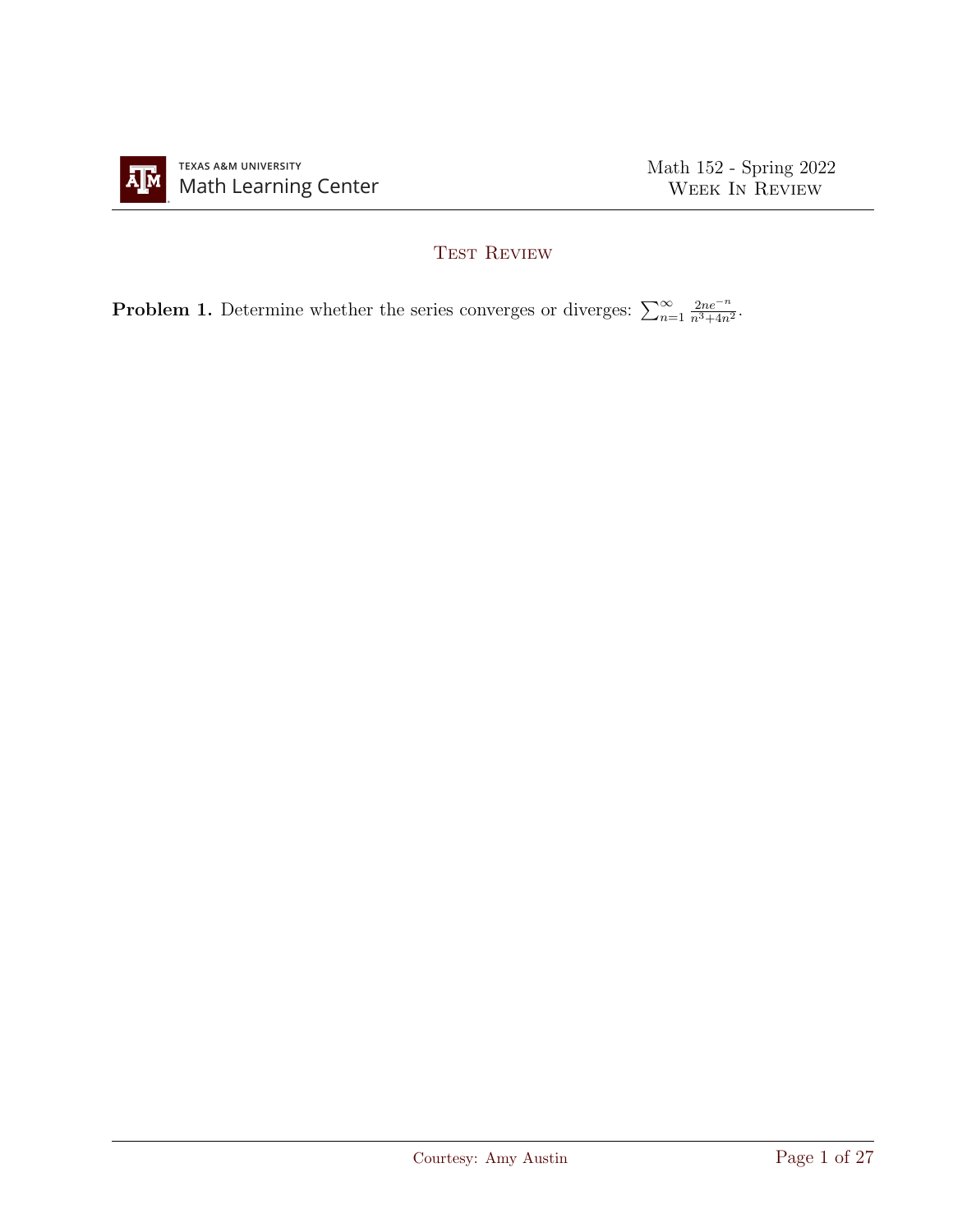**Problem 2.** Determine whether the series converges or diverges:  $\sum_{n=2}^{\infty}$  $\frac{\sqrt{n}-1}{2+5\sqrt{n^3}}$ .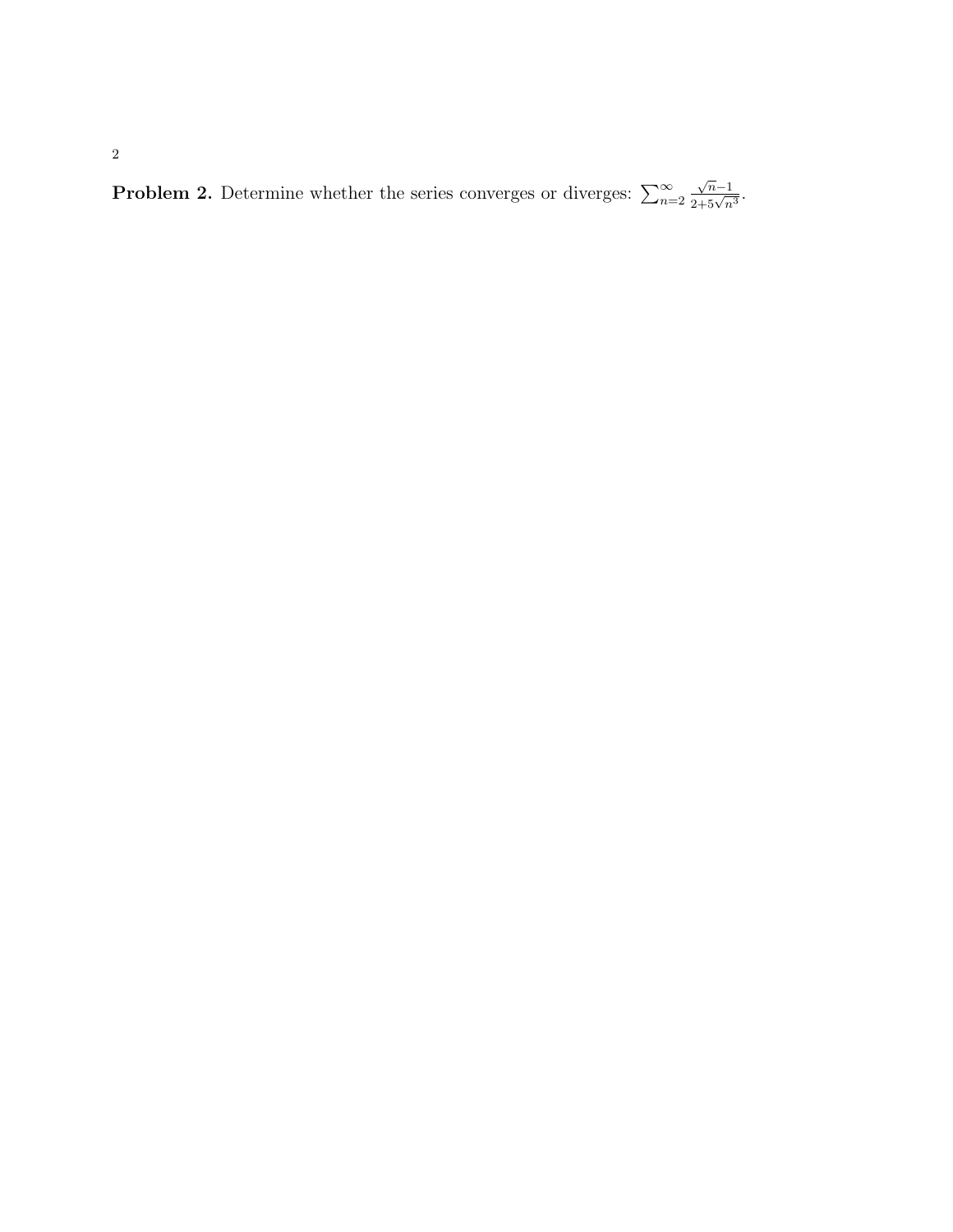**Problem 3.** Determine whether the series converges or diverges:  $\sum_{n=1}^{\infty}$  $(-5)^{n+1}n^4$  $\frac{1}{2^{2n}}$ .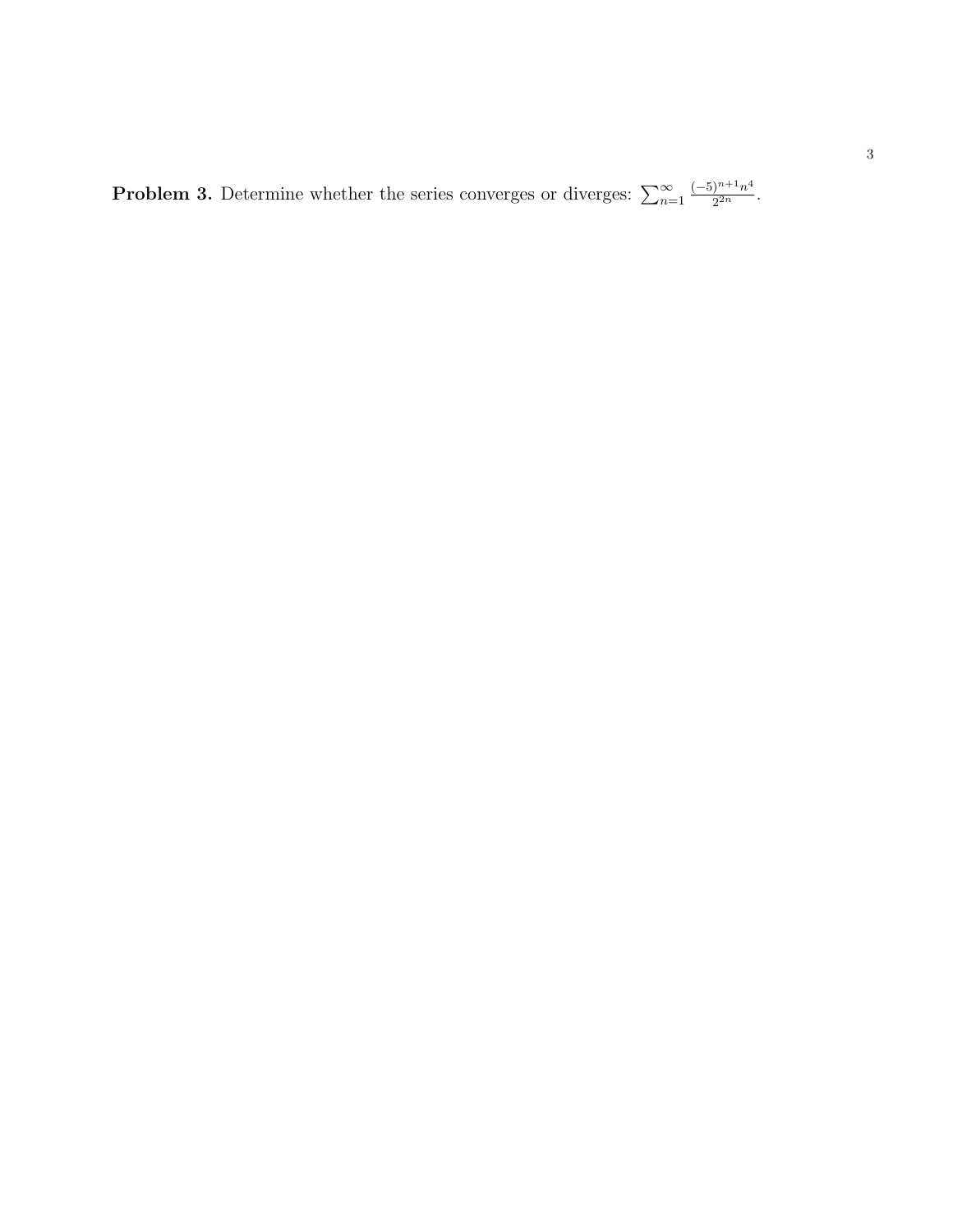**Problem 4.** Determine whether the series converges or diverges:  $\sum_{n=1}^{\infty}$ 1  $\frac{1}{n(3+\ln n)^3}$ .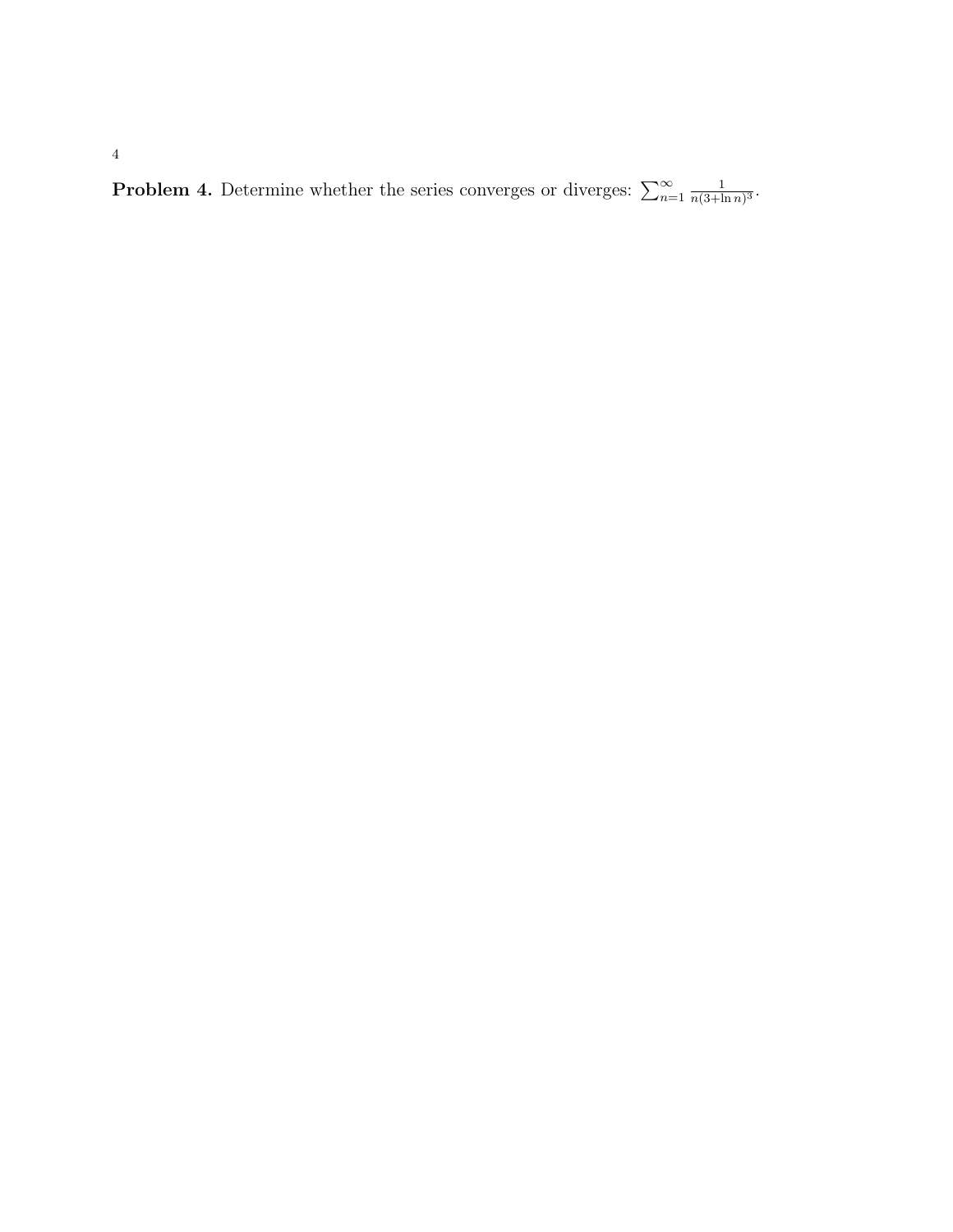## Problem 5.

For what values of x does the series  $\sum_{n=1}^{\infty}$  $n=0$  $(x+3)^{n+1}$  $rac{3}{5^n}$  converge? Find the sum of the series for those values of  $x$ .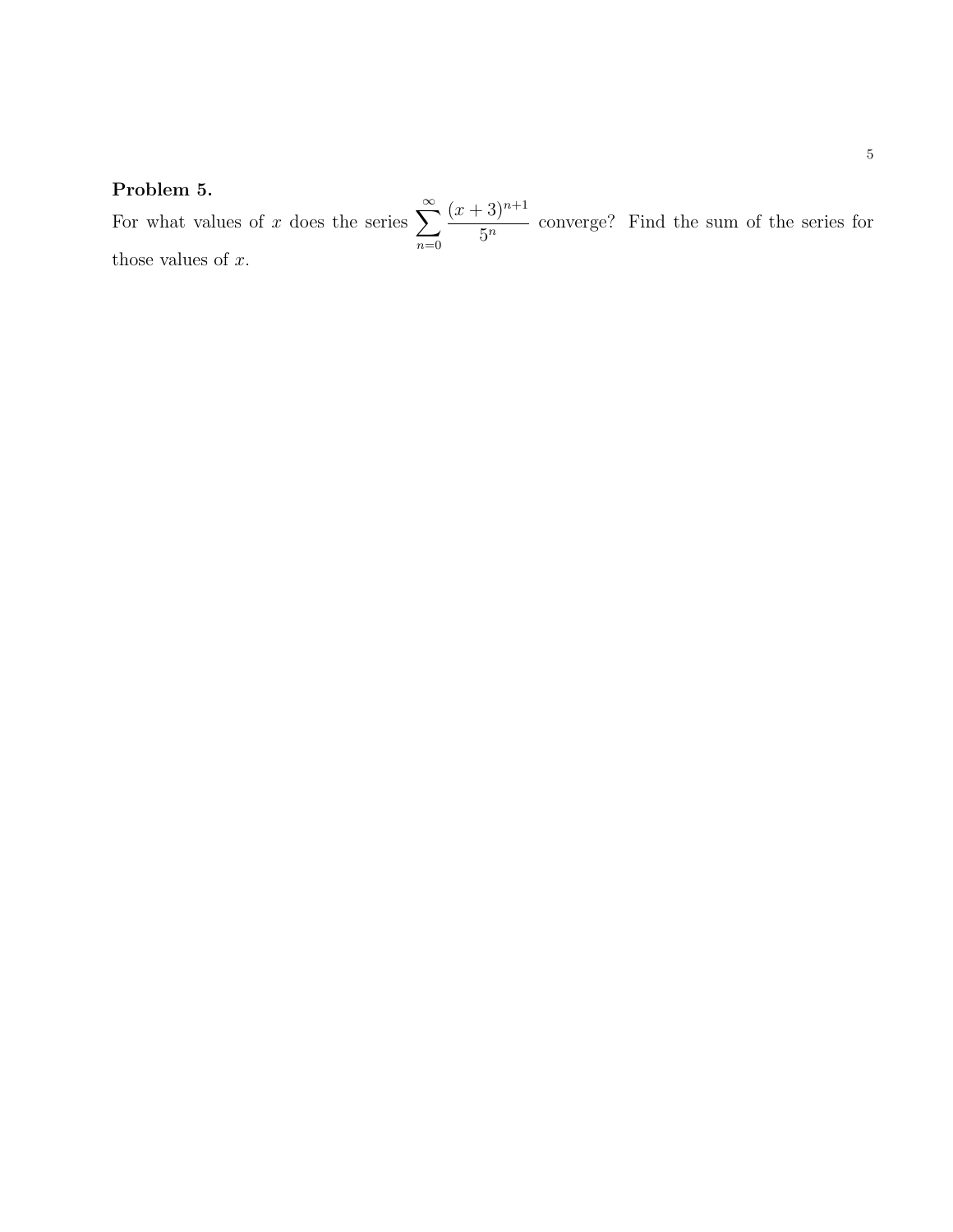6

**Problem 6.** Determine whether the series converges absolutely, conditionally, or diverges:  $\sum_{n=0}^{\infty}$  $\frac{(-1)^n 3^{2n}}{4^{n+1}}$ .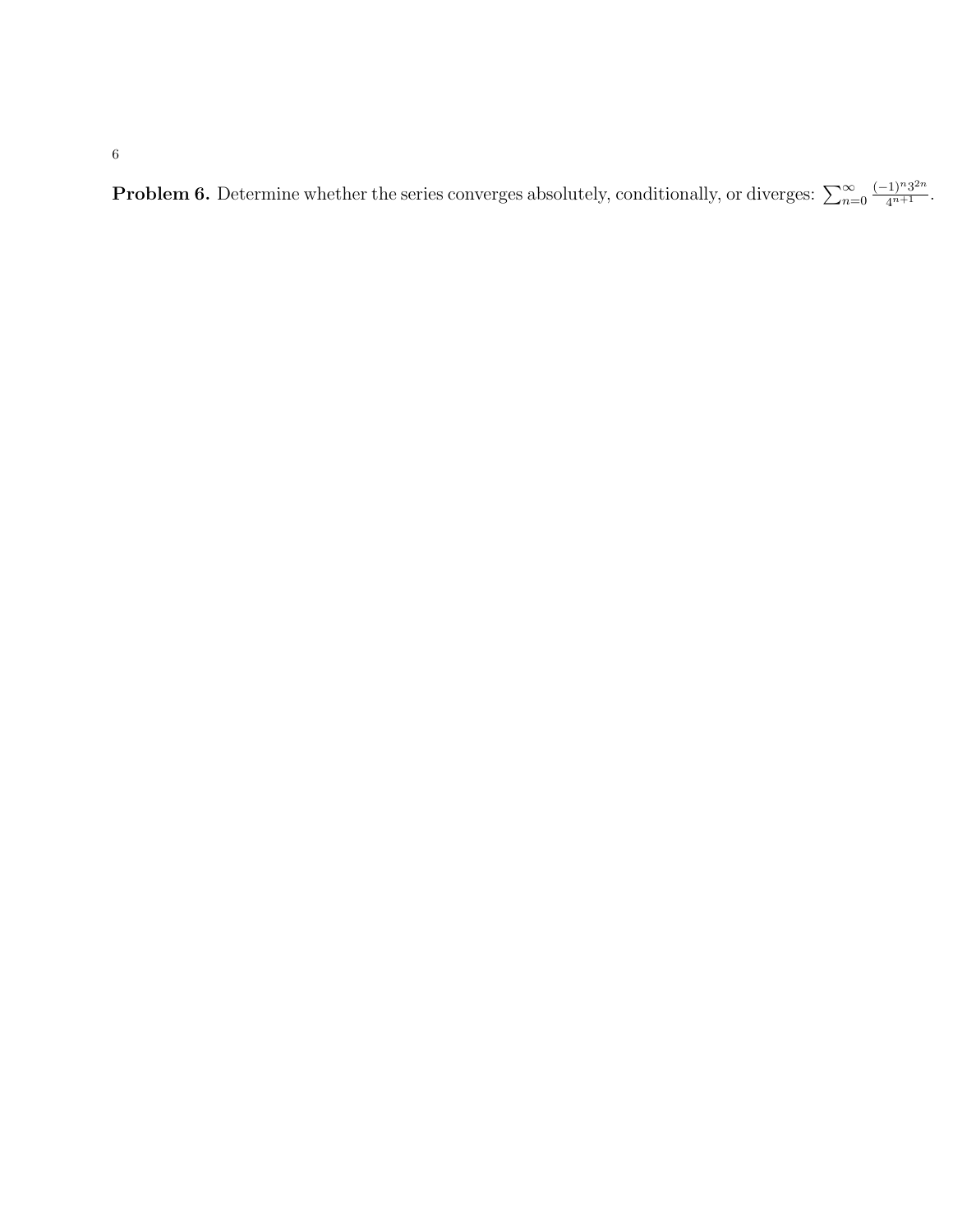**Problem 7.** Determine whether the series converges absolutely, conditionally, or diverges:  $\sum_{n=1}^{\infty}$  $\frac{(-1)^n e^{1/n}}{\sqrt{n}}.$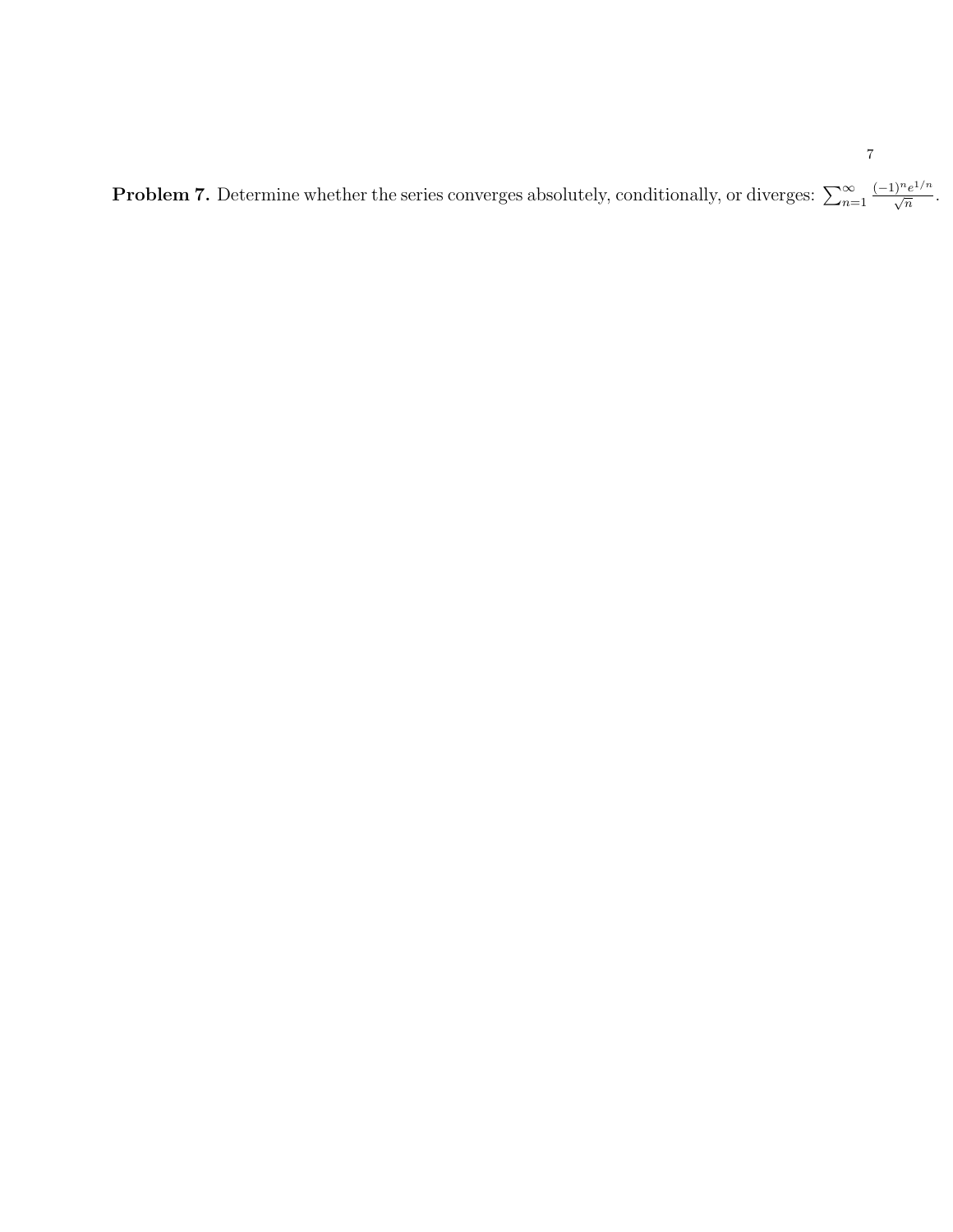8

**Problem 8.** Determine whether the series converges absolutely, conditionally, or diverges:  $\sum_{n=1}^{\infty}$  $ln(n)(-2)^{n+1}$ 3·n!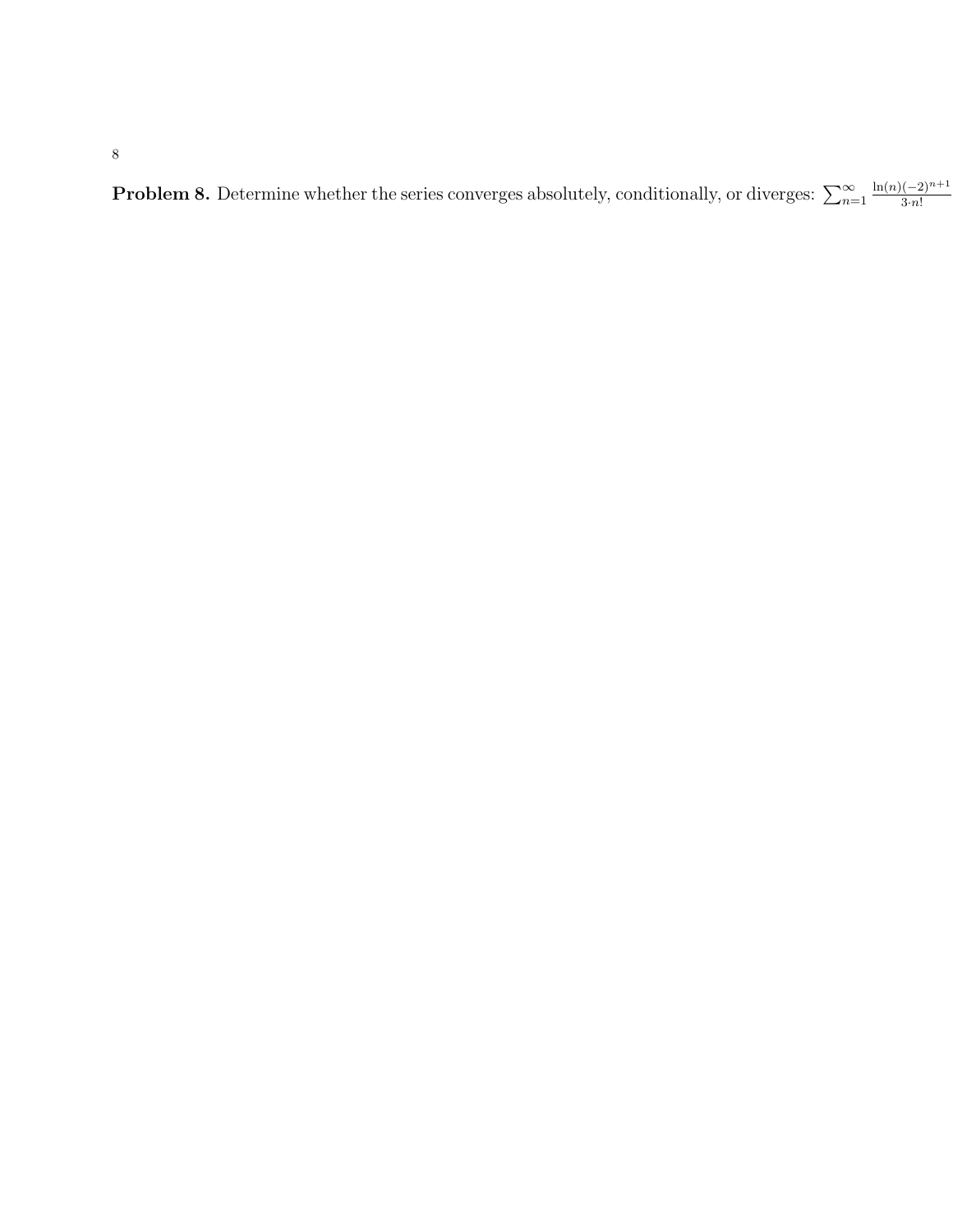**Problem 9.** Determine whether the series converges absolutely, conditionally, or diverges:  $\sum_{n=1}^{\infty}$  $ln(n)(-2)^{n+1}$ 3·n!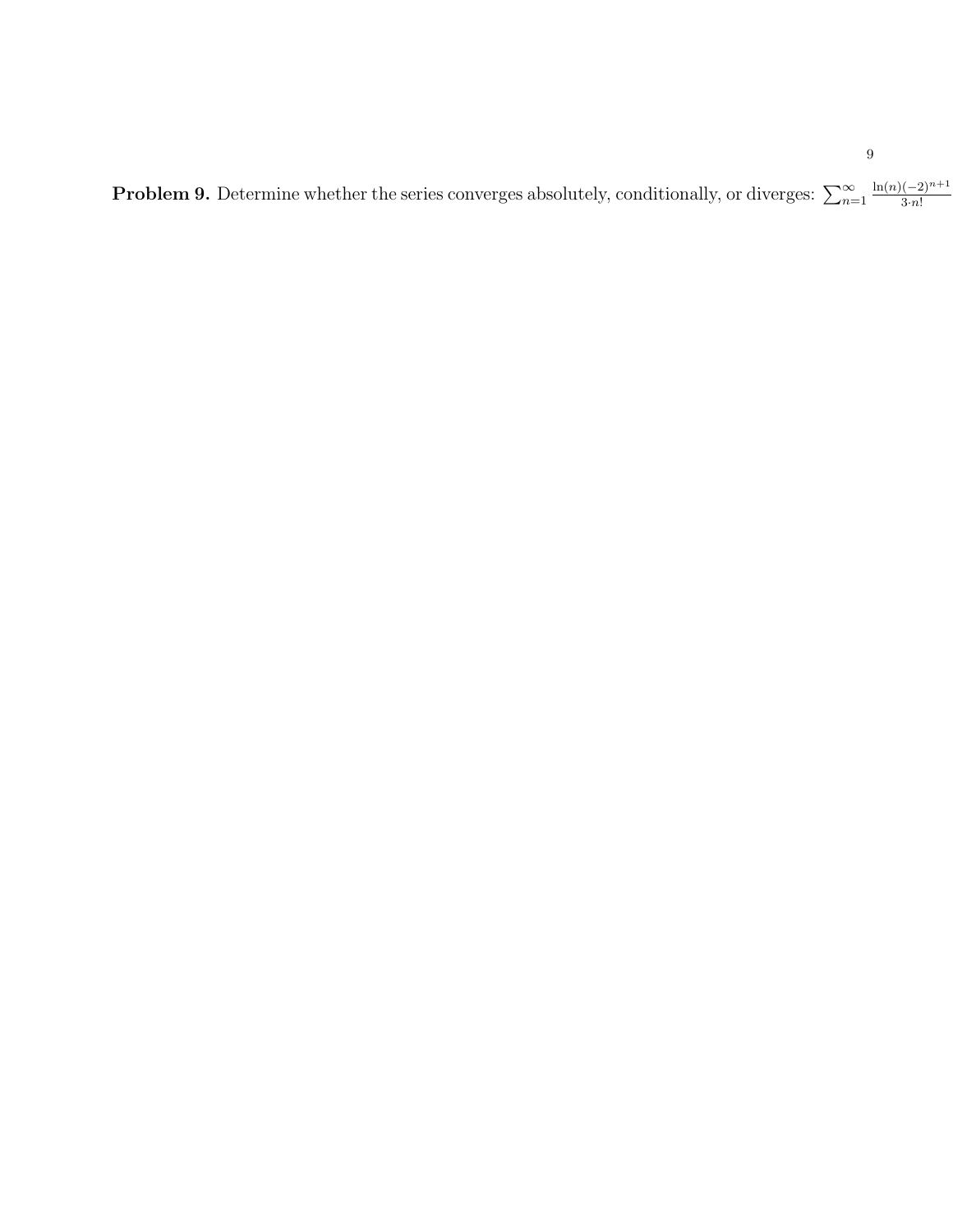**Problem 10.** Find a power series representation of  $f(x) = \frac{1}{1-x^2}$  $1-5x$ and determine the radius and interval of convergence.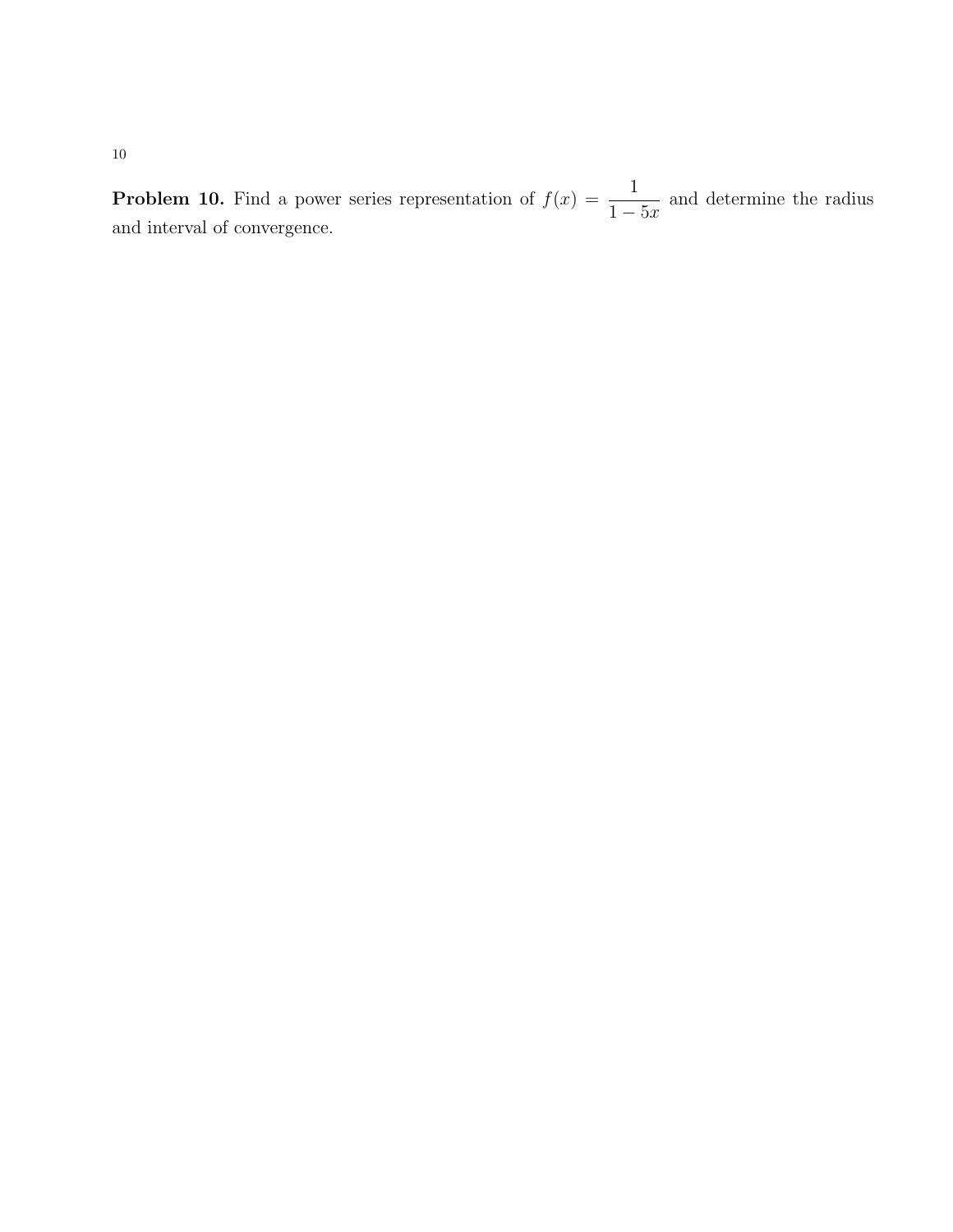**Problem 11.** Find a power series representation of  $f(x) = \frac{3}{2!}$  $2 + x$ and determine the radius and interval of convergence.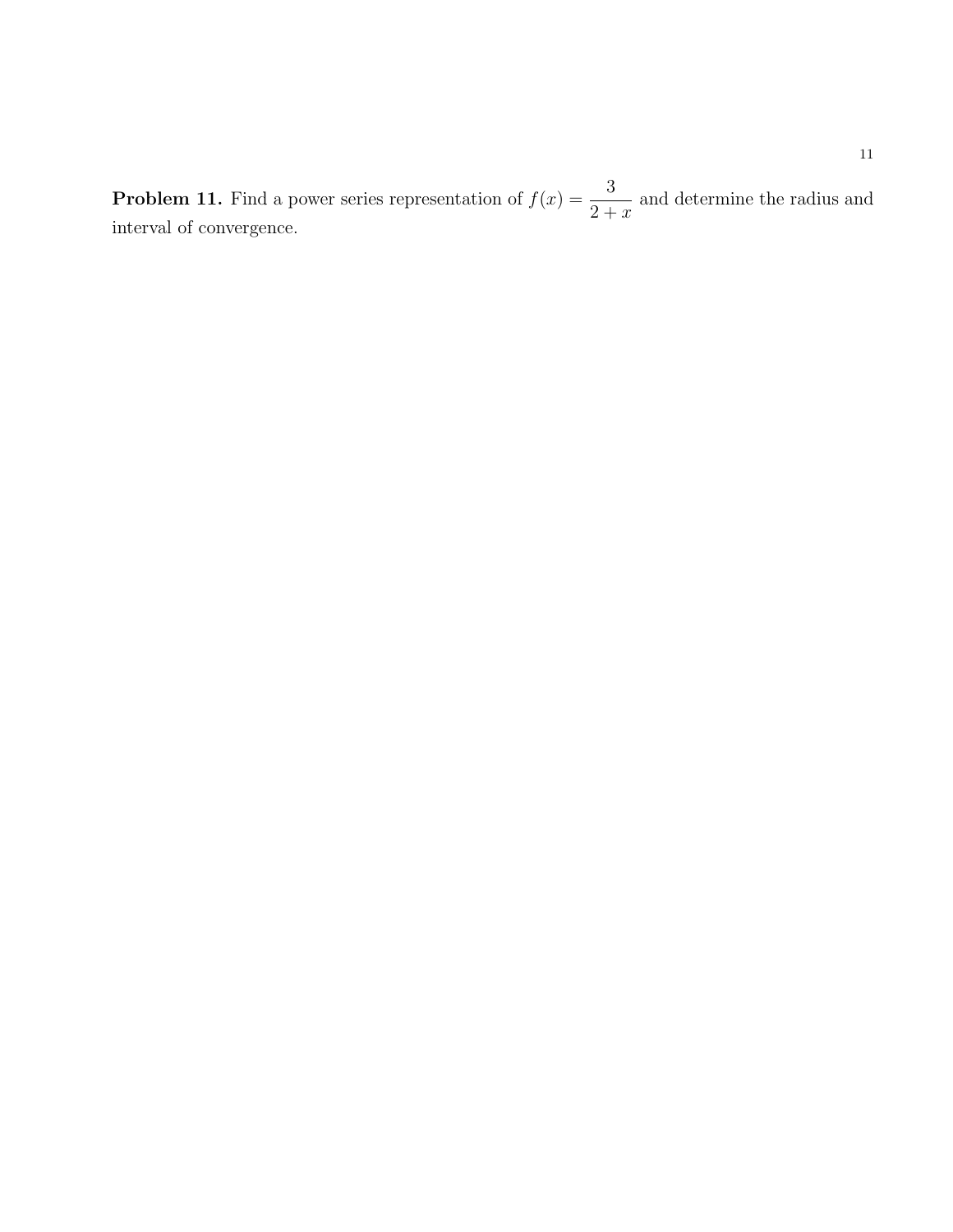**Problem 12.** Find a power series representation of  $f(x) = \frac{x^4}{2}$  $\frac{x}{8-x^3}$  and determine the radius and interval of convergence.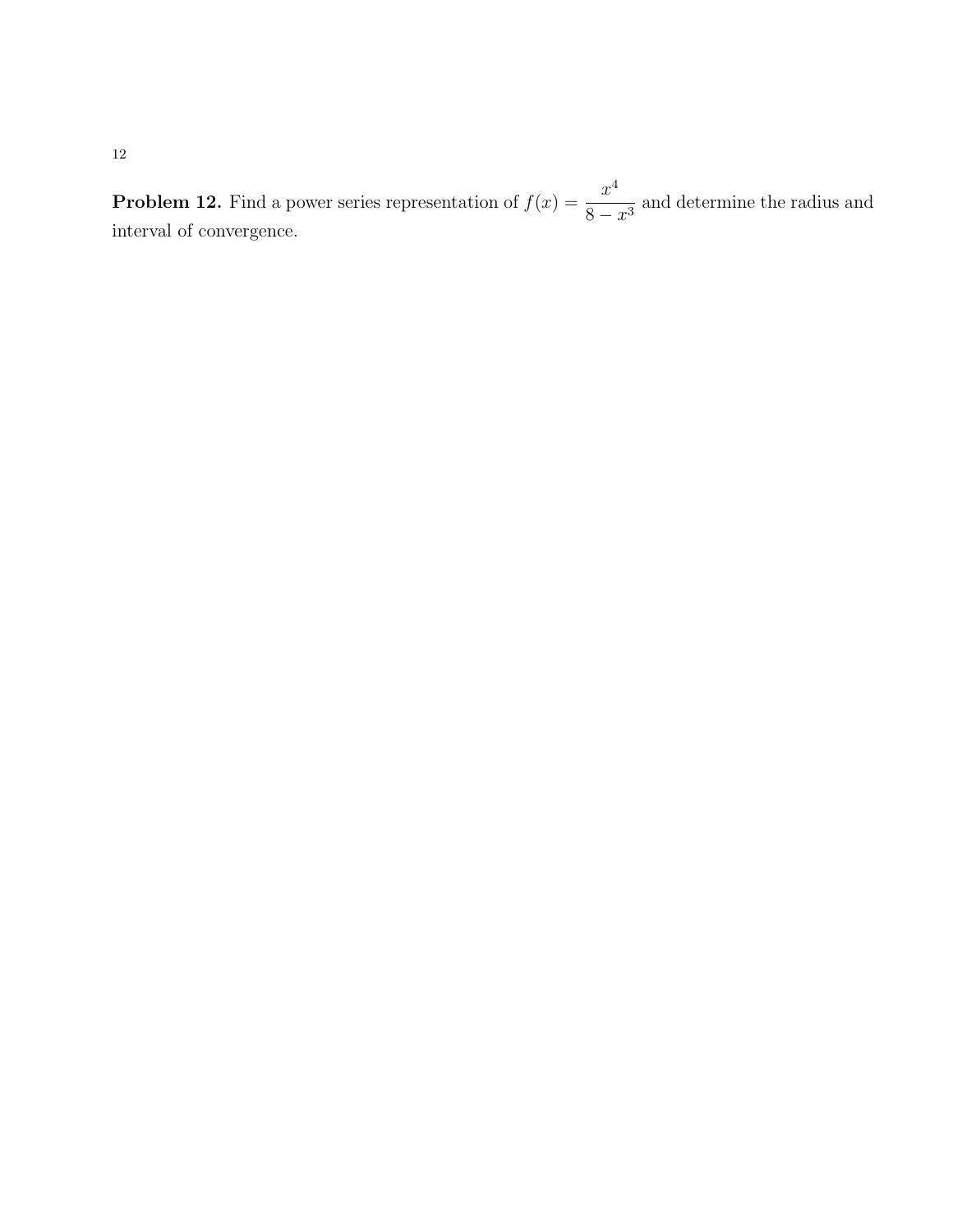**Problem 13.** Find a power series representation of  $f(x) = \frac{x^4}{2}$  $\frac{x}{8-x^3}$  and determine the radius and interval of convergence.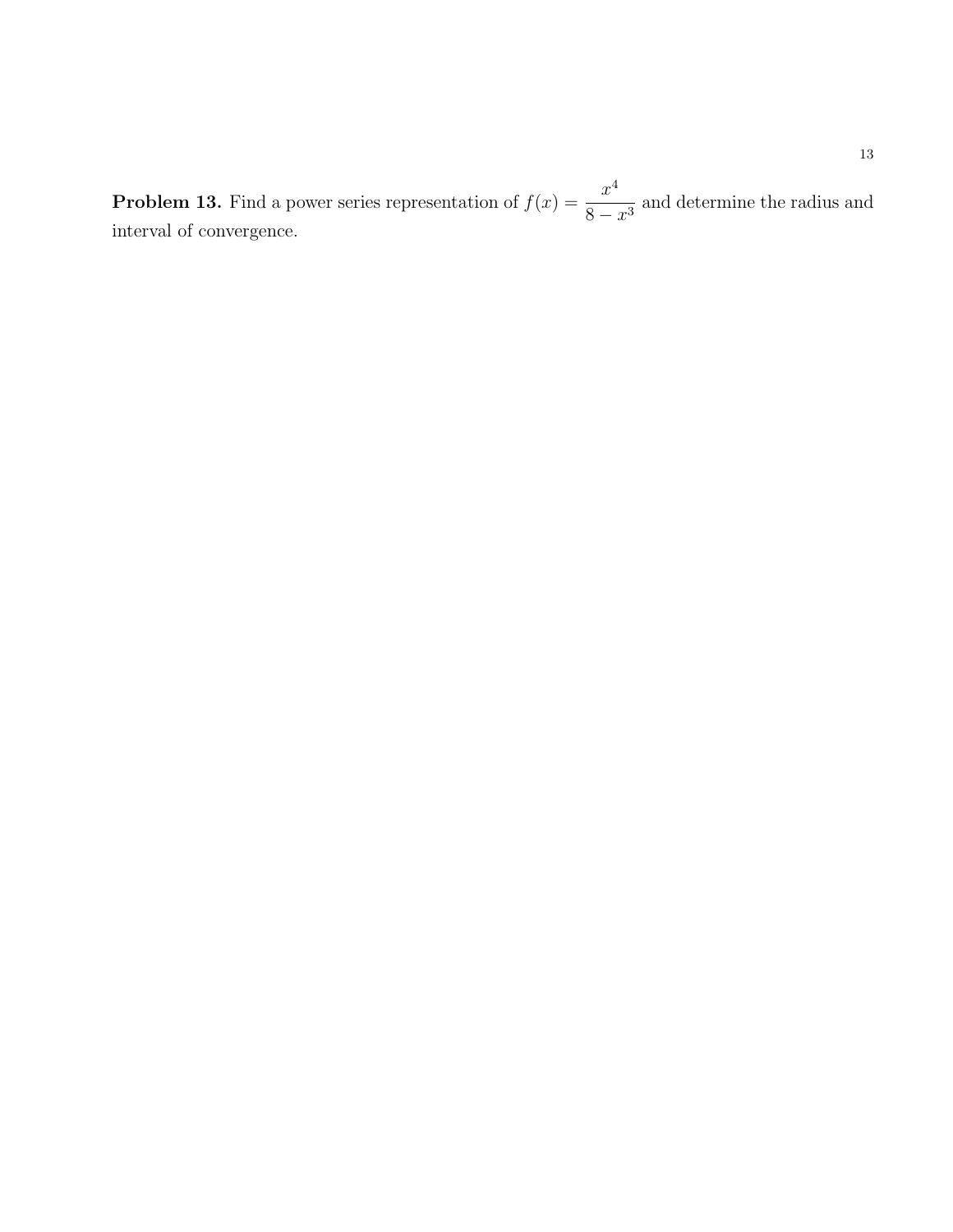**Problem 14.** If 
$$
f(x) = \sum_{n=0}^{\infty} \frac{n^4 (8x)^n}{n!}
$$
, find  $f'(x)$  and  $\int f(x) dx$ .

14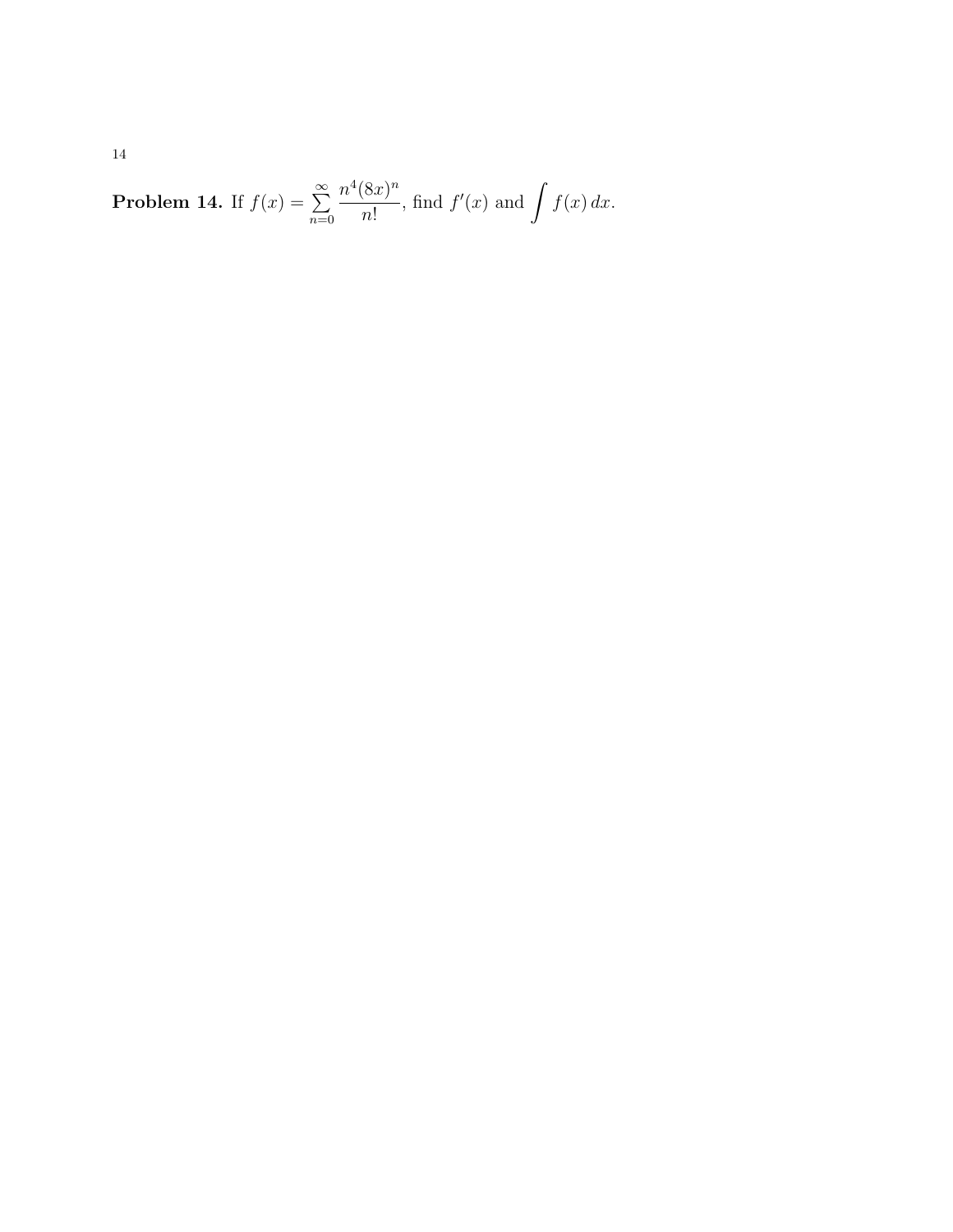**Problem 15.** Find a power series representation of  $\frac{1}{15}$  $\frac{1}{(5+2x)^2}$  and determine the radius and interval of convergence.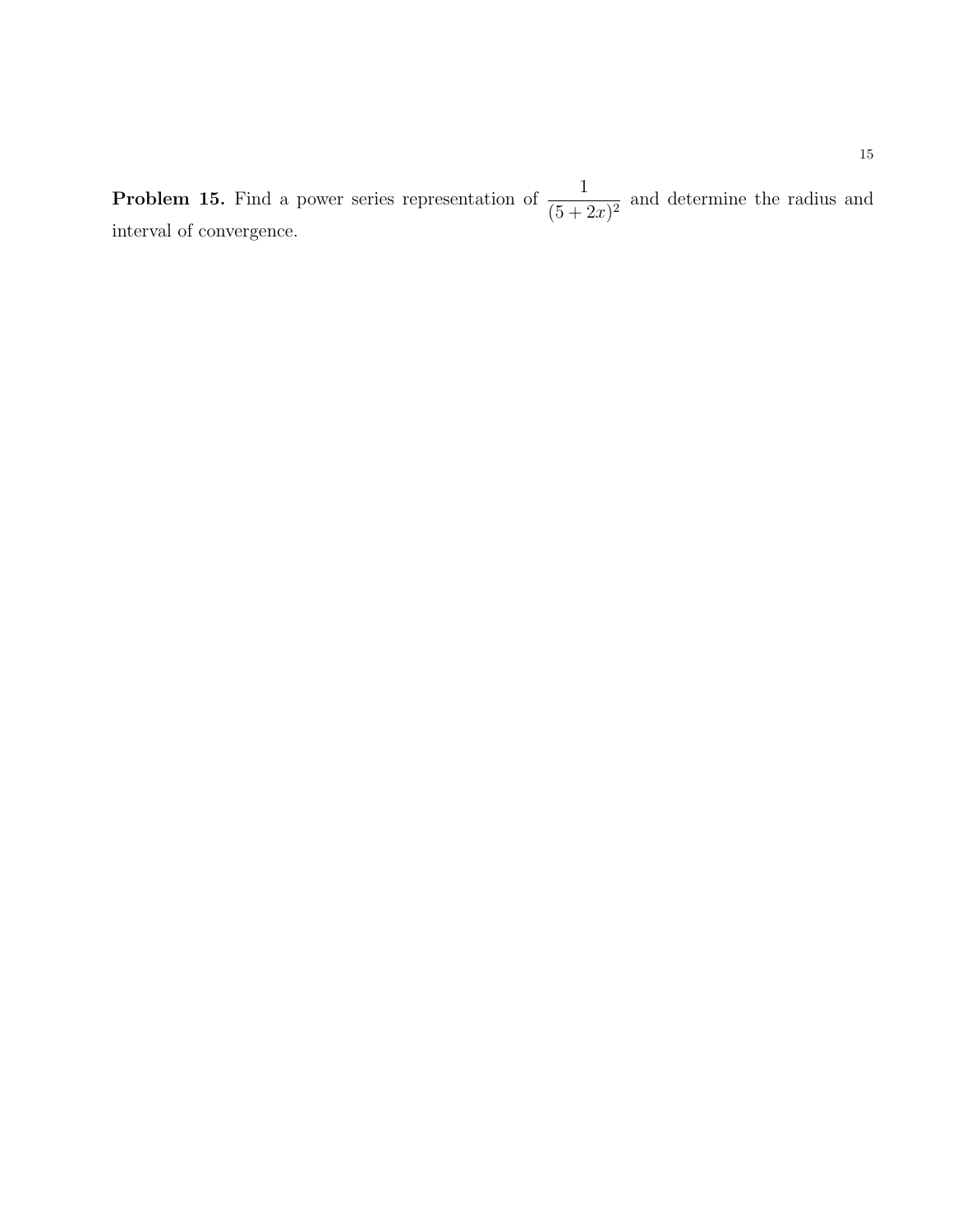**Problem 16.** Find a power series representation of  $\frac{1}{15}$  $\frac{1}{(5+2x)^2}$  and determine the radius and interval of convergence.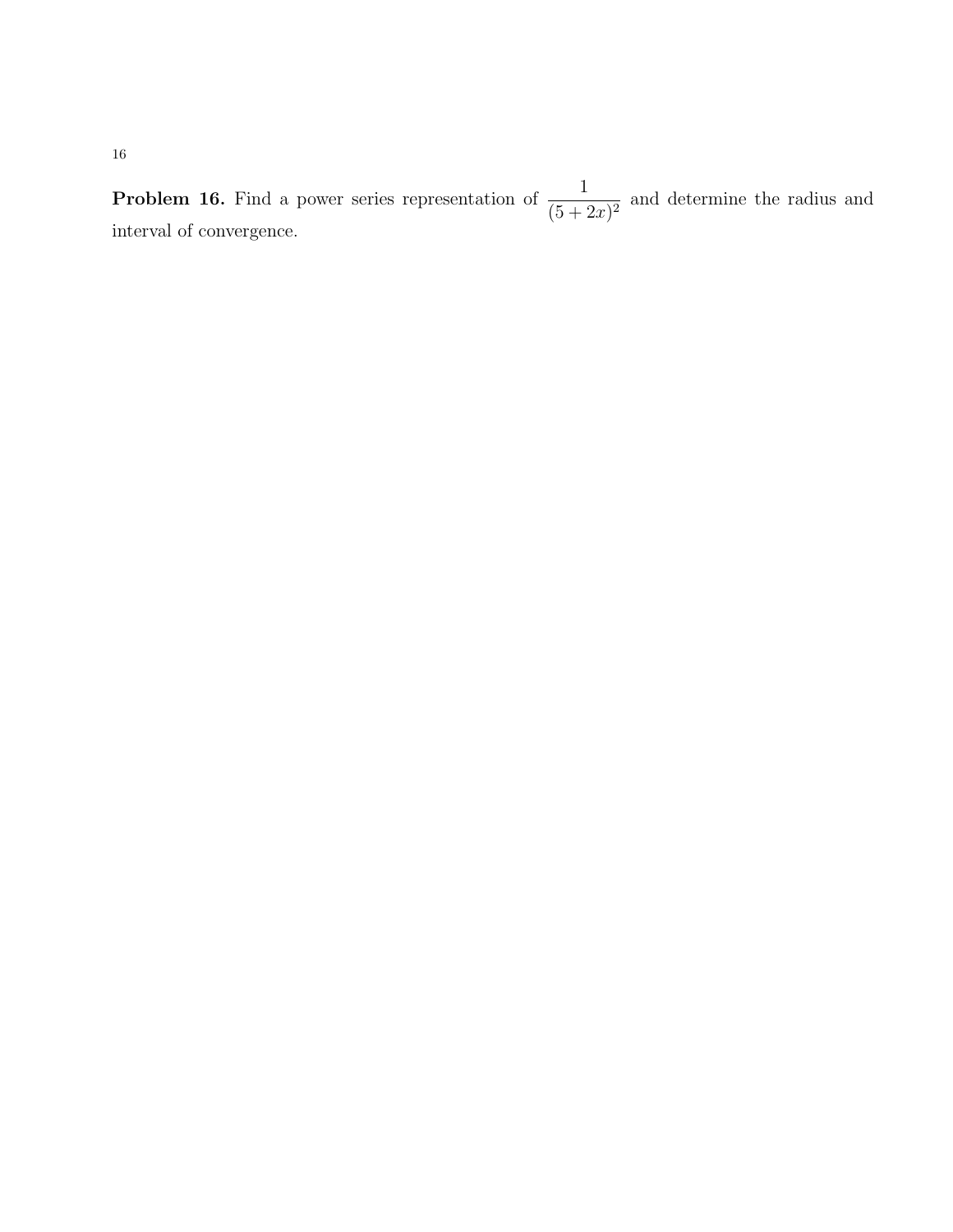**Problem 17.** Find a power series representation of  $\frac{x^2}{\sqrt{5-x^2}}$  $\frac{x}{(5+2x)^2}$  and determine the radius and interval of convergence.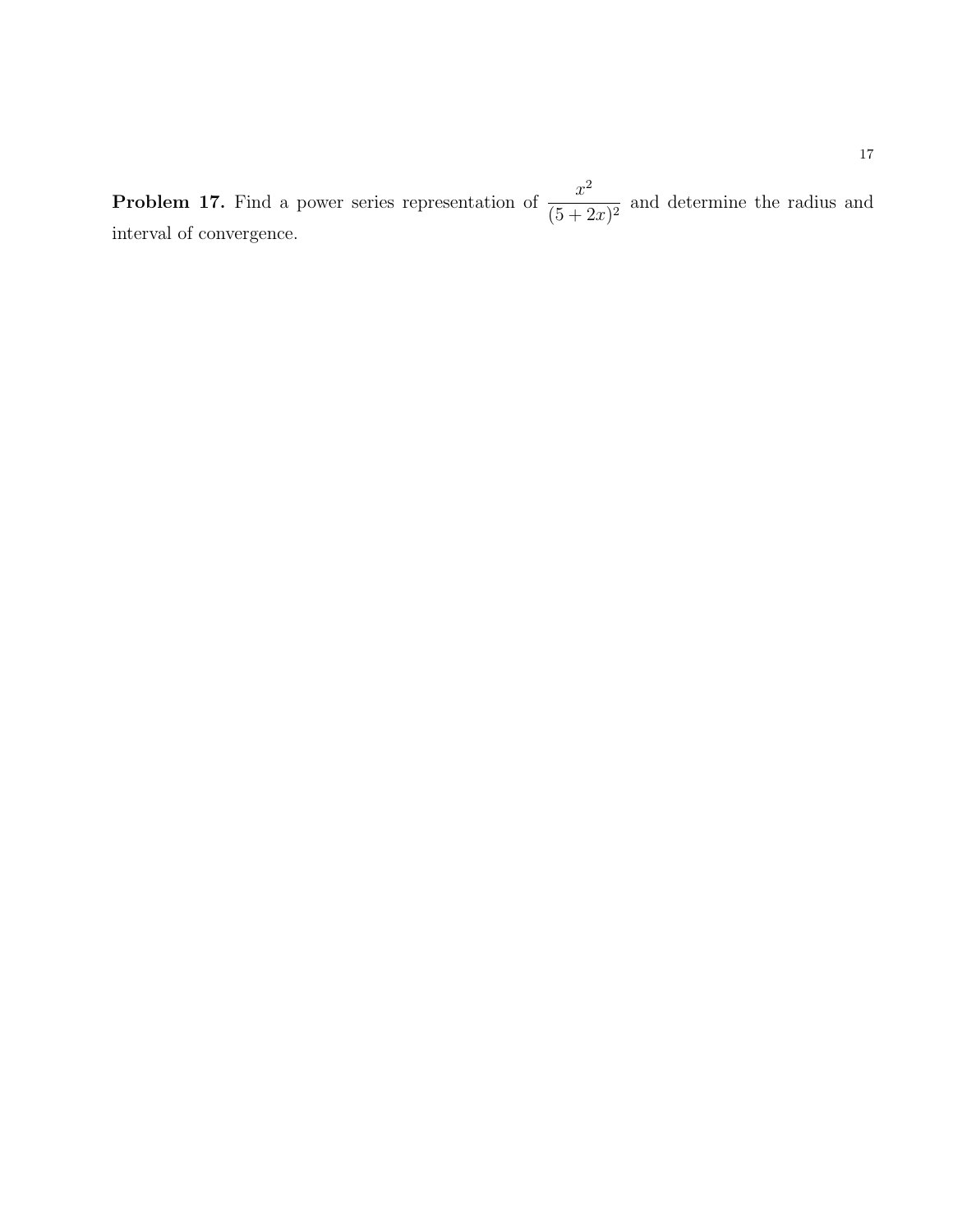**Problem 18.** Find a power series representation of  $x \ln(2 - x^2)$  and determine the radius and interval of convergence.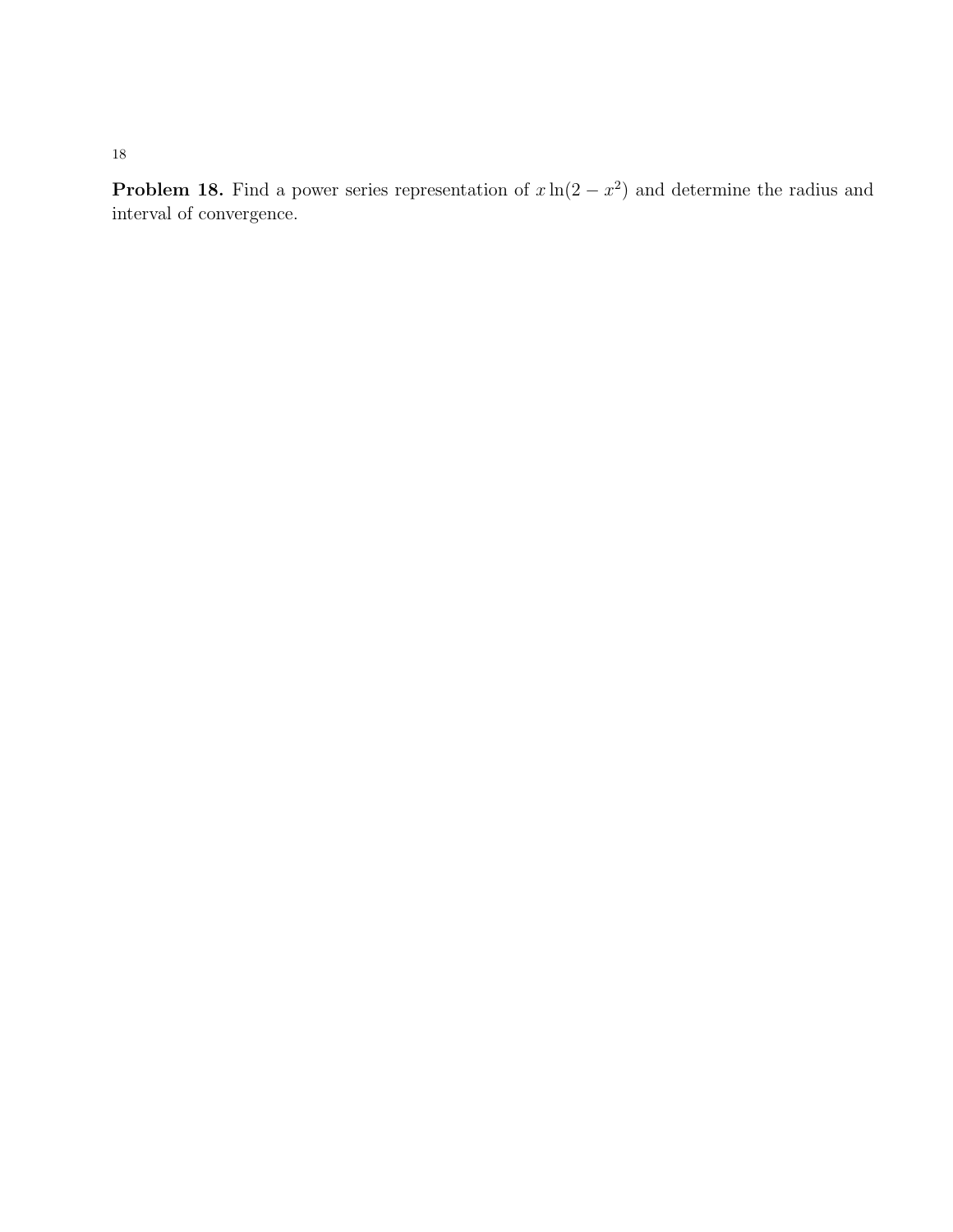**Problem 19.** Find a power series representation of  $\int x \ln(2 - x^2) dx$  and determine the radius and interval of convergence.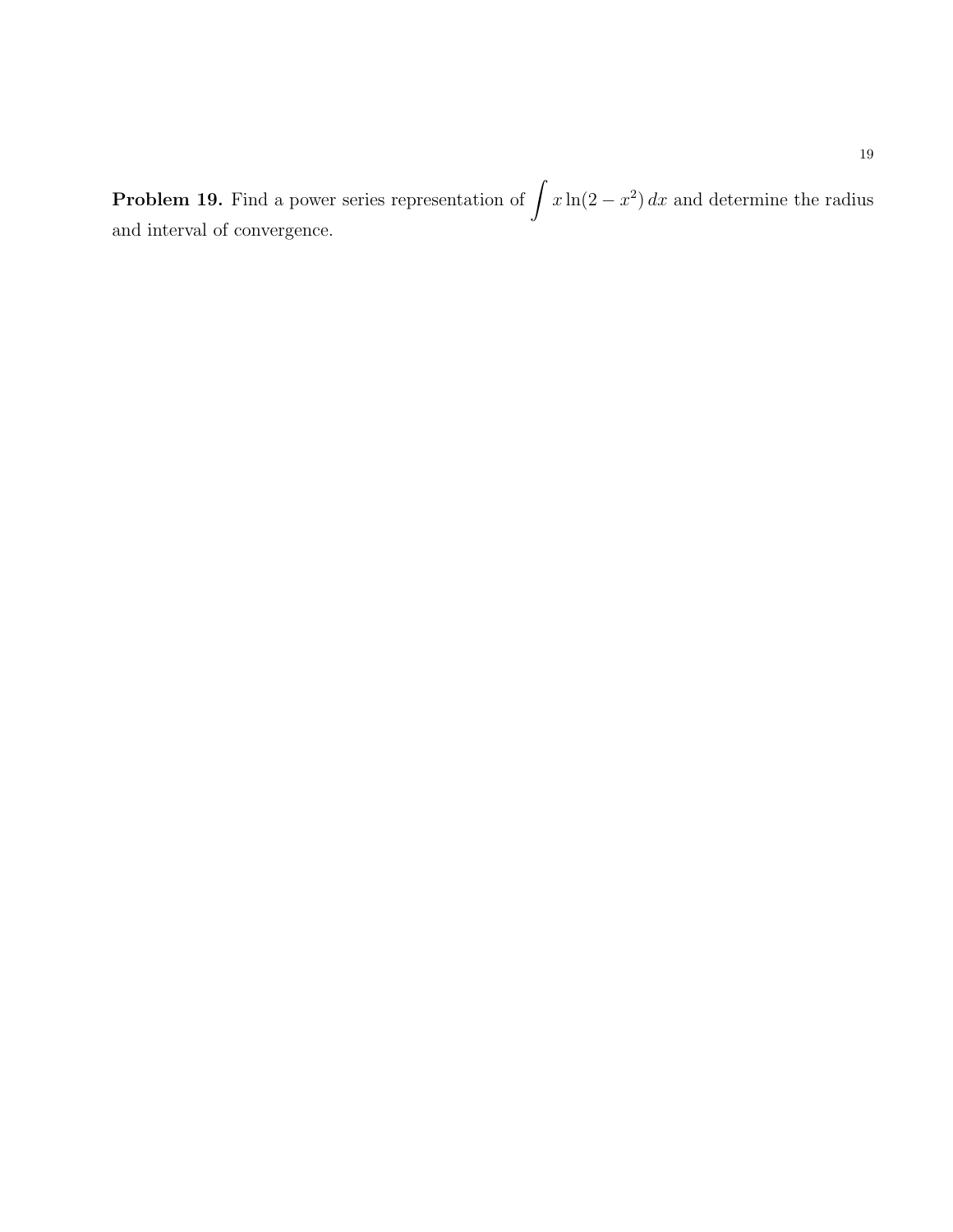**Problem 20.** Express  $\int_{x=0}^{1} e^{x^2} dx$  as a series.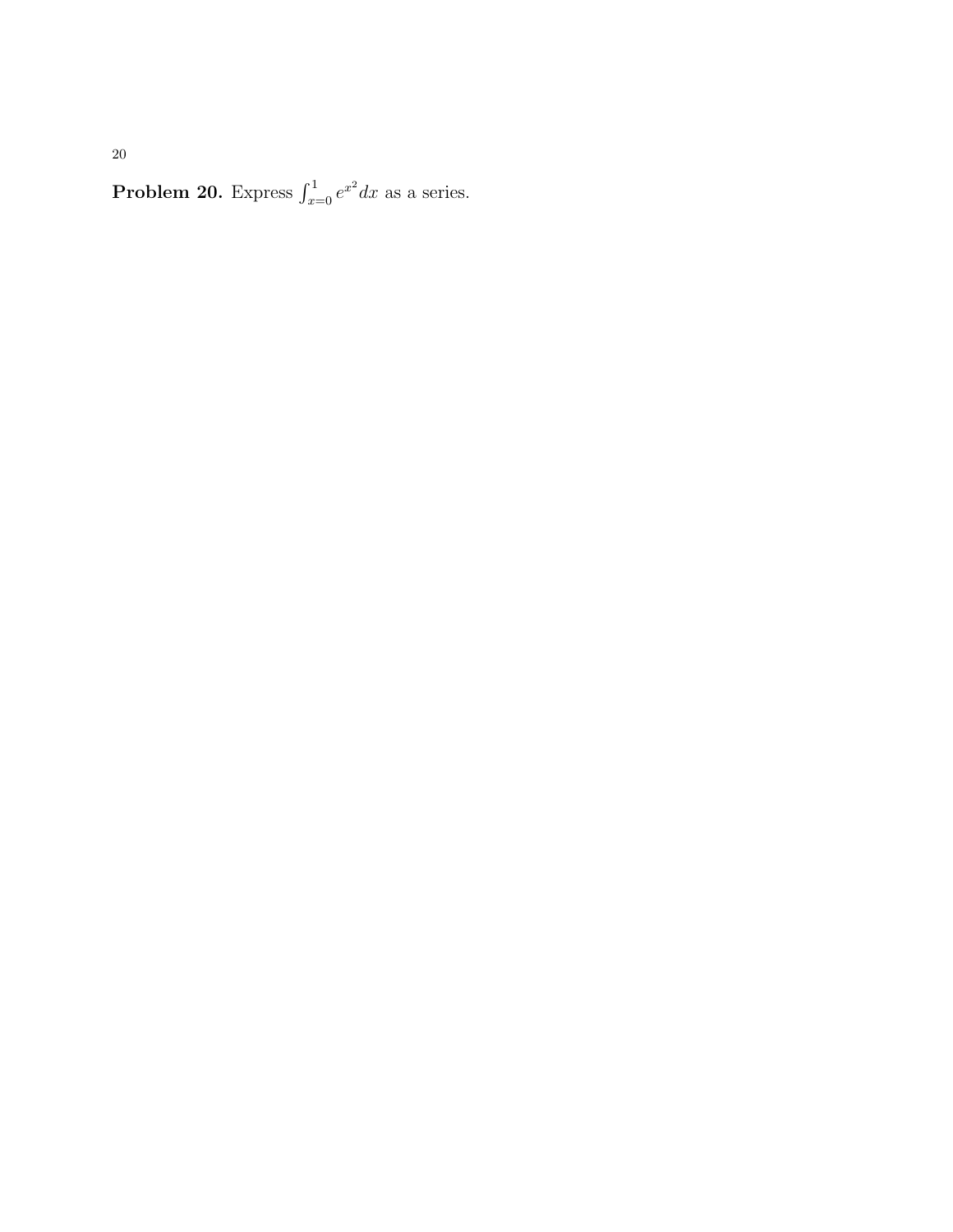**Problem 21.** Find  $f^{(50)}(2)$  if  $f(x) = \sum_{n=1}^{\infty}$  $n=0$  $10^{n+1}(x-2)^n$  $\frac{(x-2)}{(n+5)!}$ , that is the 50<sup>th</sup> derivative of f at  $x=2$ .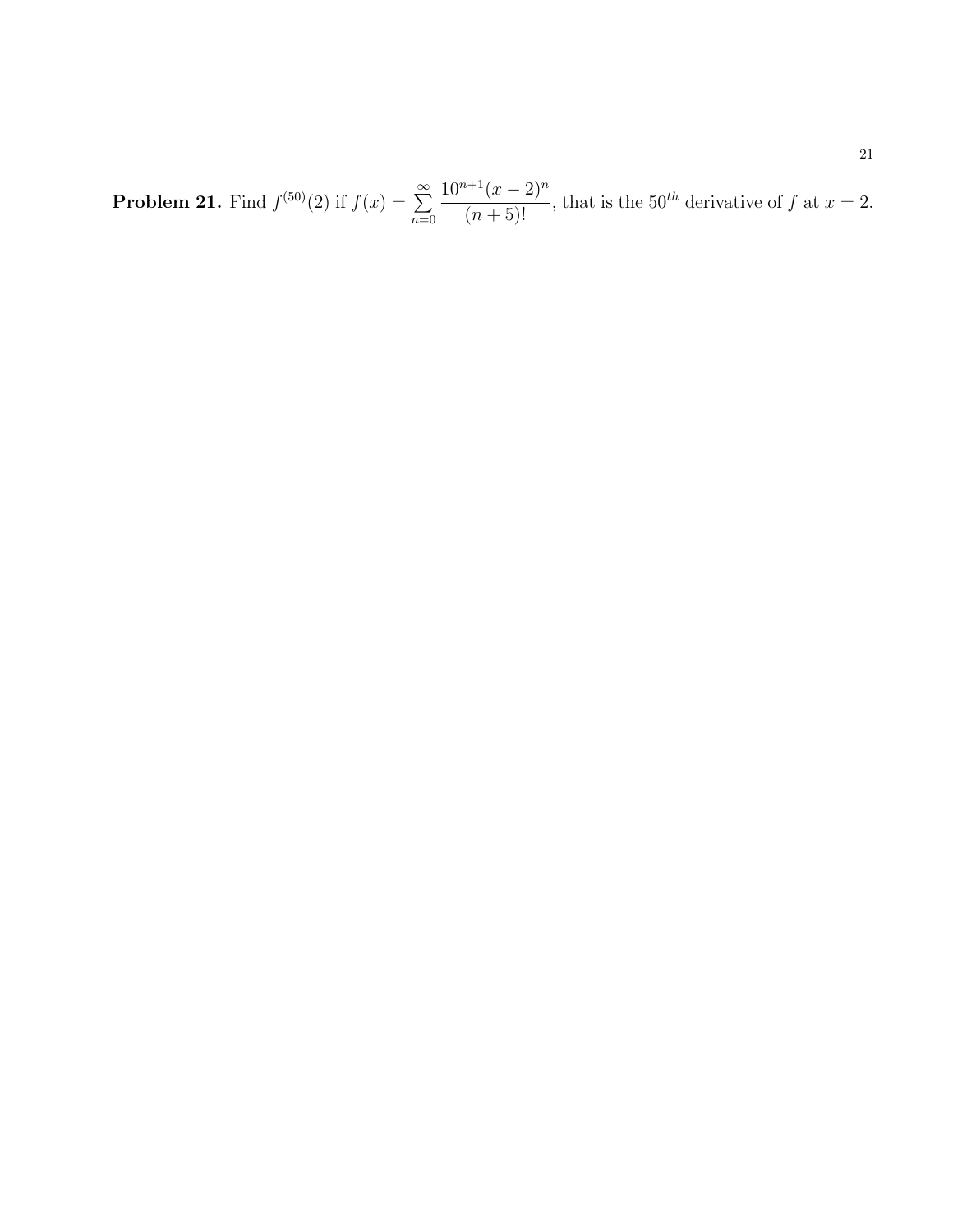**Problem 22.** Find the Taylor Series centered at  $a = 4$  if  $f(x) = \frac{1}{4}$  $\frac{1}{x^2}$ .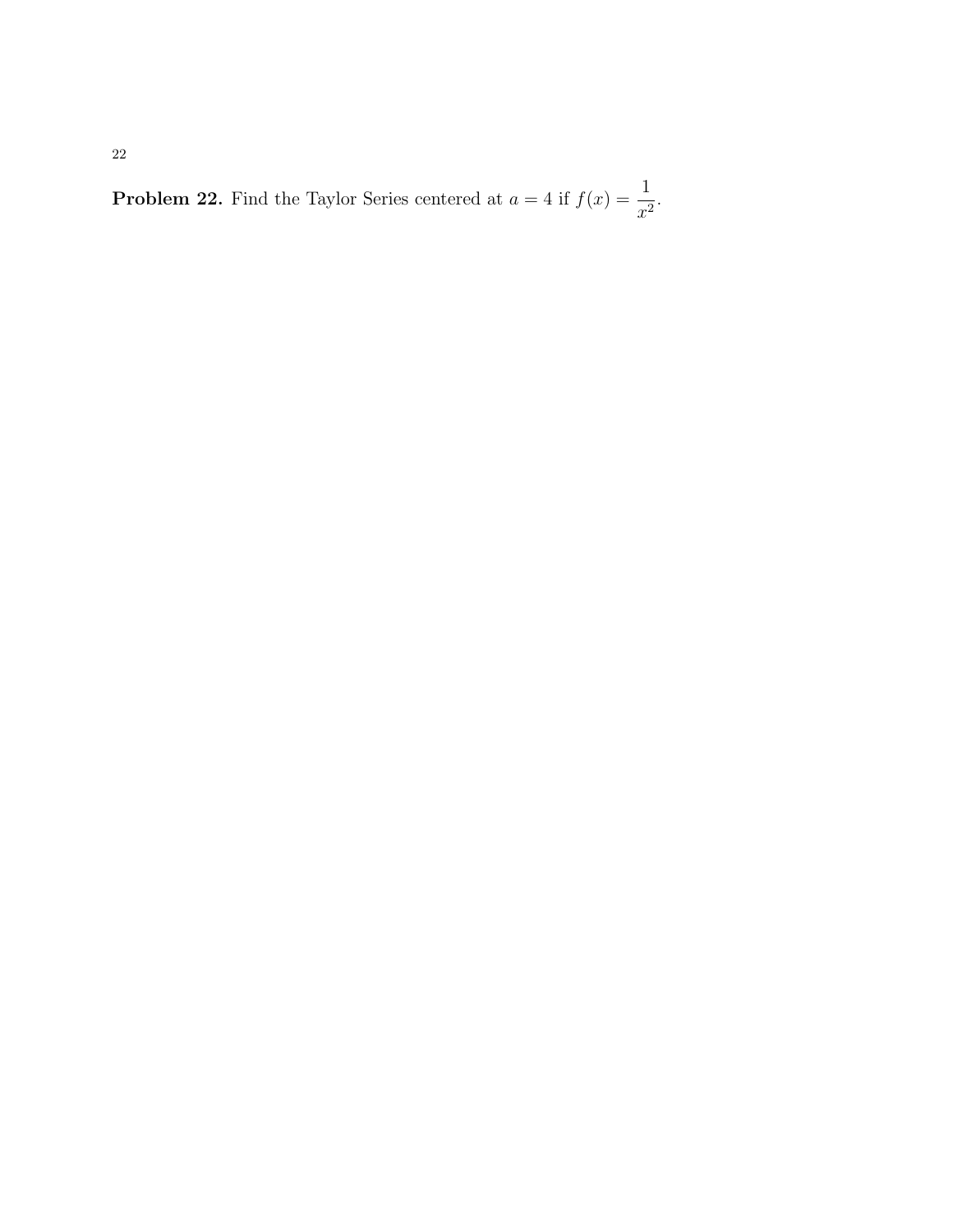**Problem 23.** Find the Maclaurin Series for  $f(x) = e^{-x^2}$ .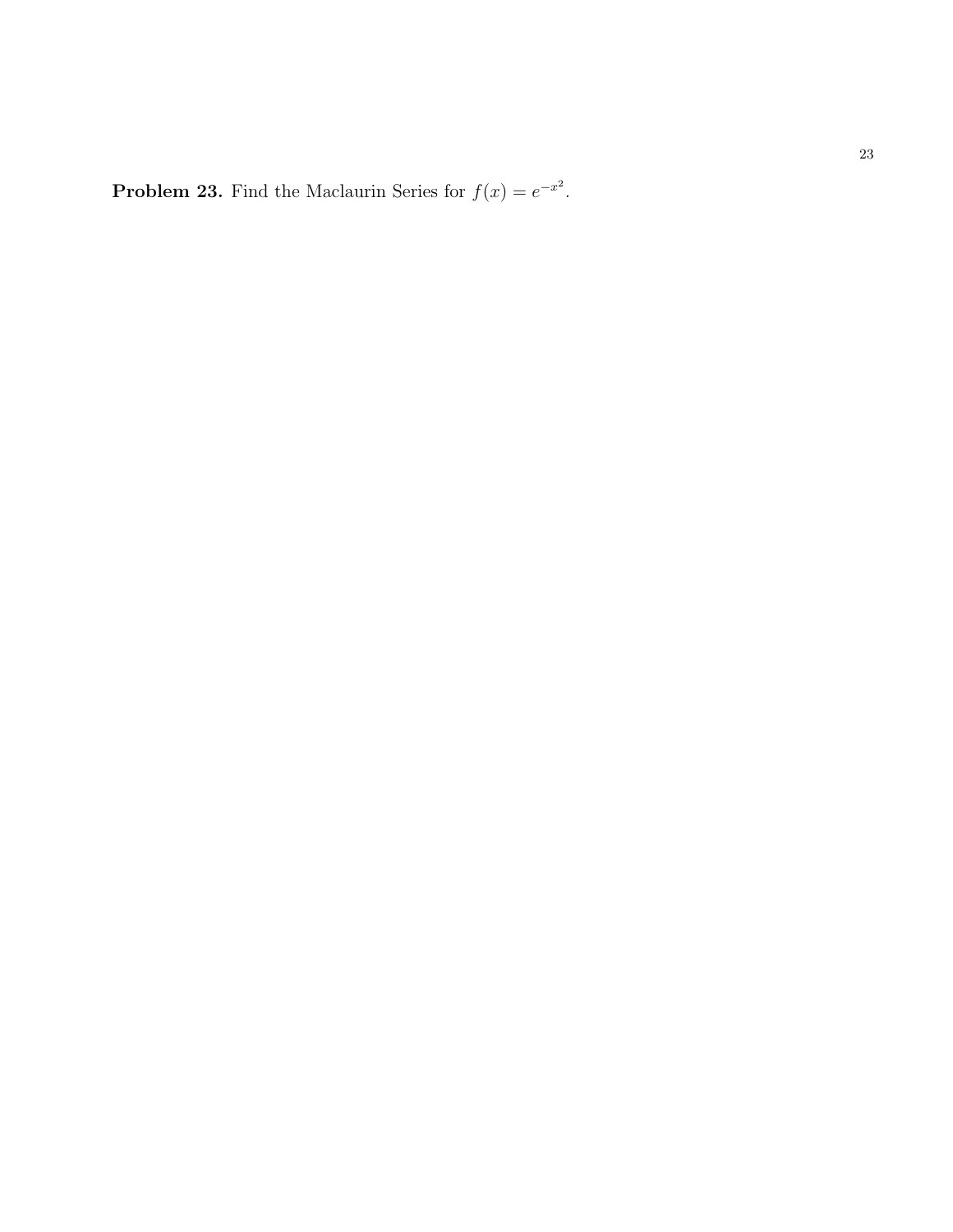**Problem 24.** Find the Maclaurin Series for  $f(x) = x^2 \sin \left( \frac{x^4}{4} \right)$ 4  $\setminus$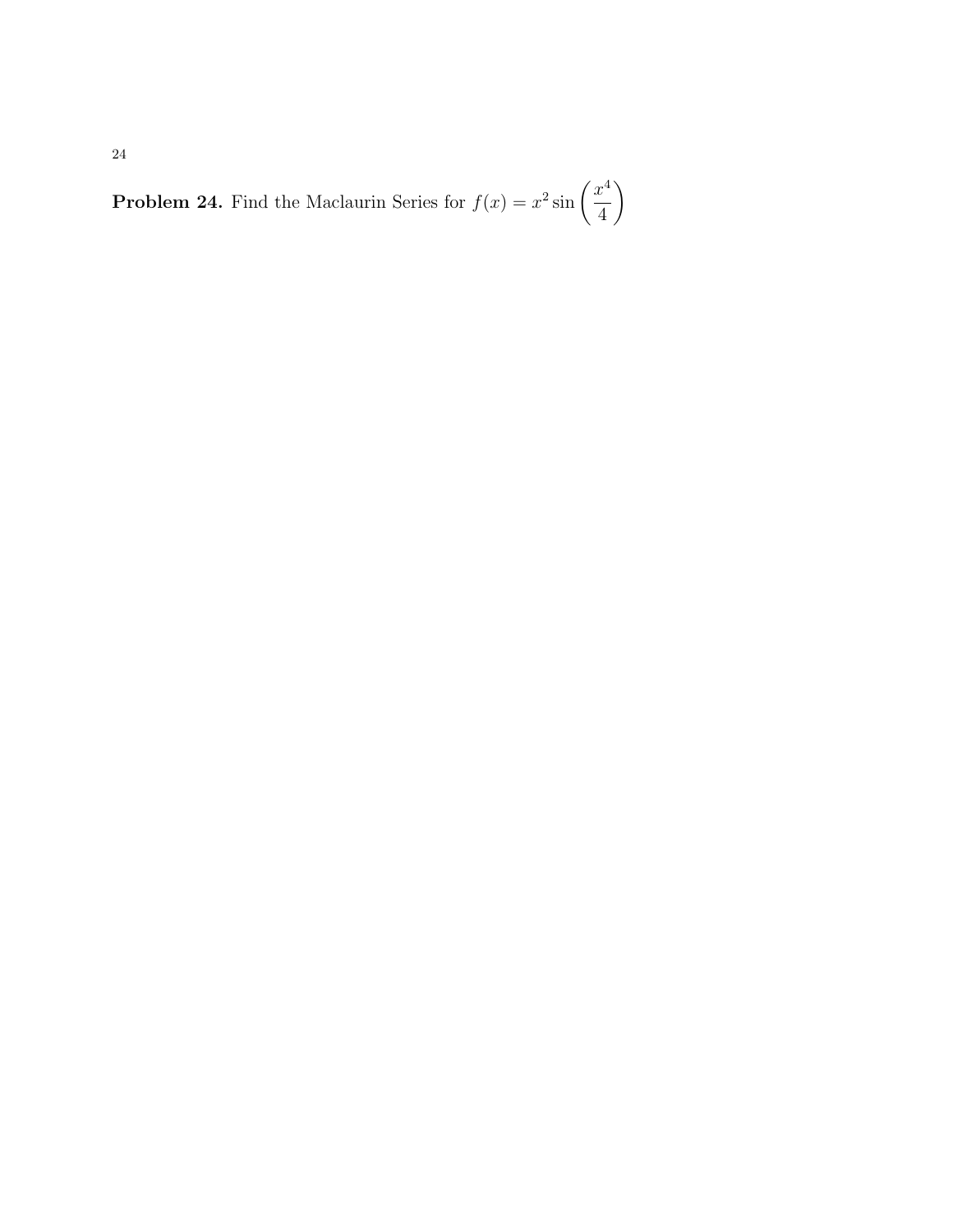**Problem 25.** Find the sum of the series  $\sum^{\infty}$  $n=0$  $(-1)^n (\pi)^{2n}$  $\frac{-1)^{n}(\pi)^{2n}}{4^{2n}(2n)!}$ .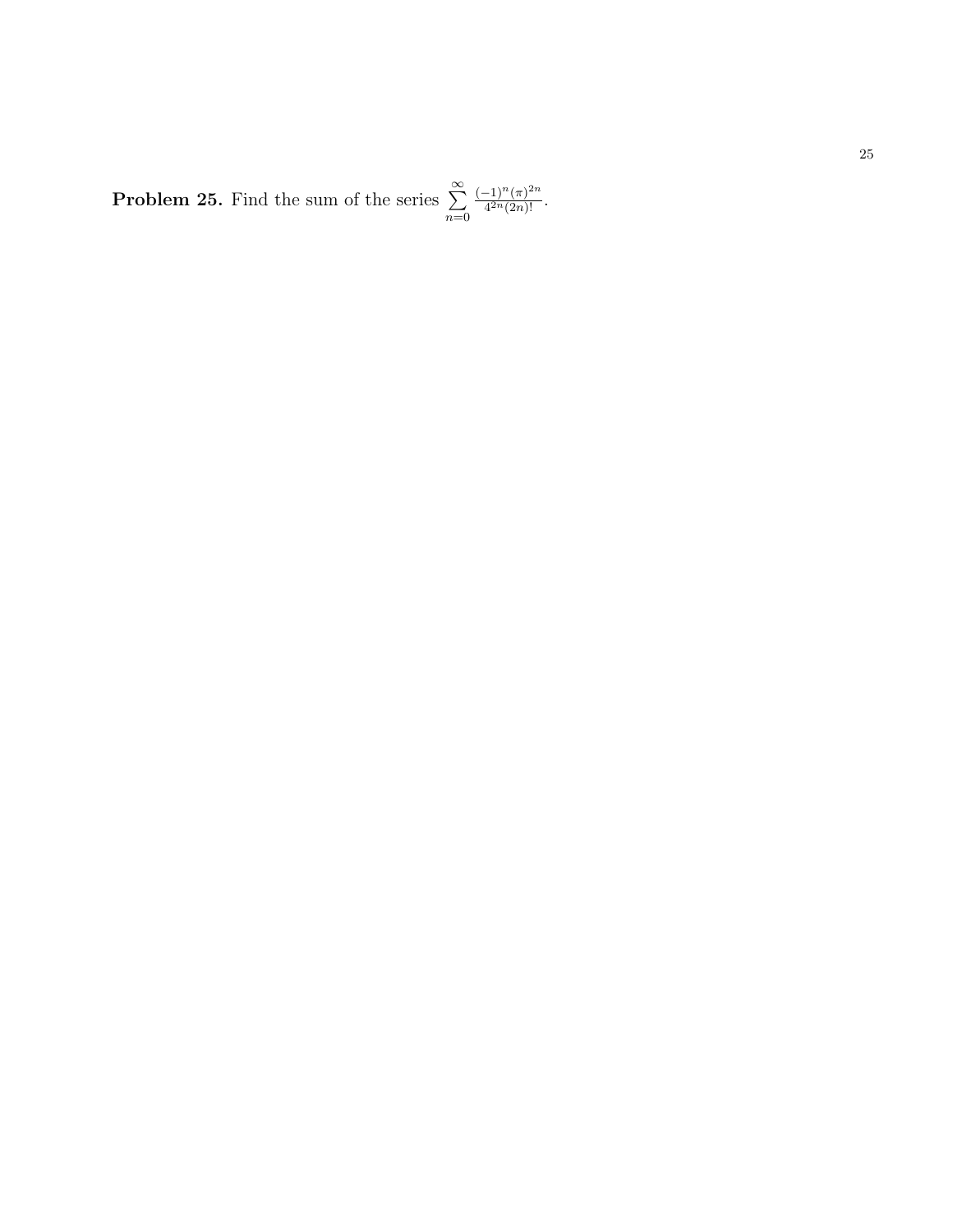**Problem 26.** Find the sum of the series  $\sum^{\infty}$  $n=0$  $(-1)^n (\pi)^{2n}$  $\frac{-1)^{n}(\pi)^{-n}}{4^{2n}(2n)!}$ .